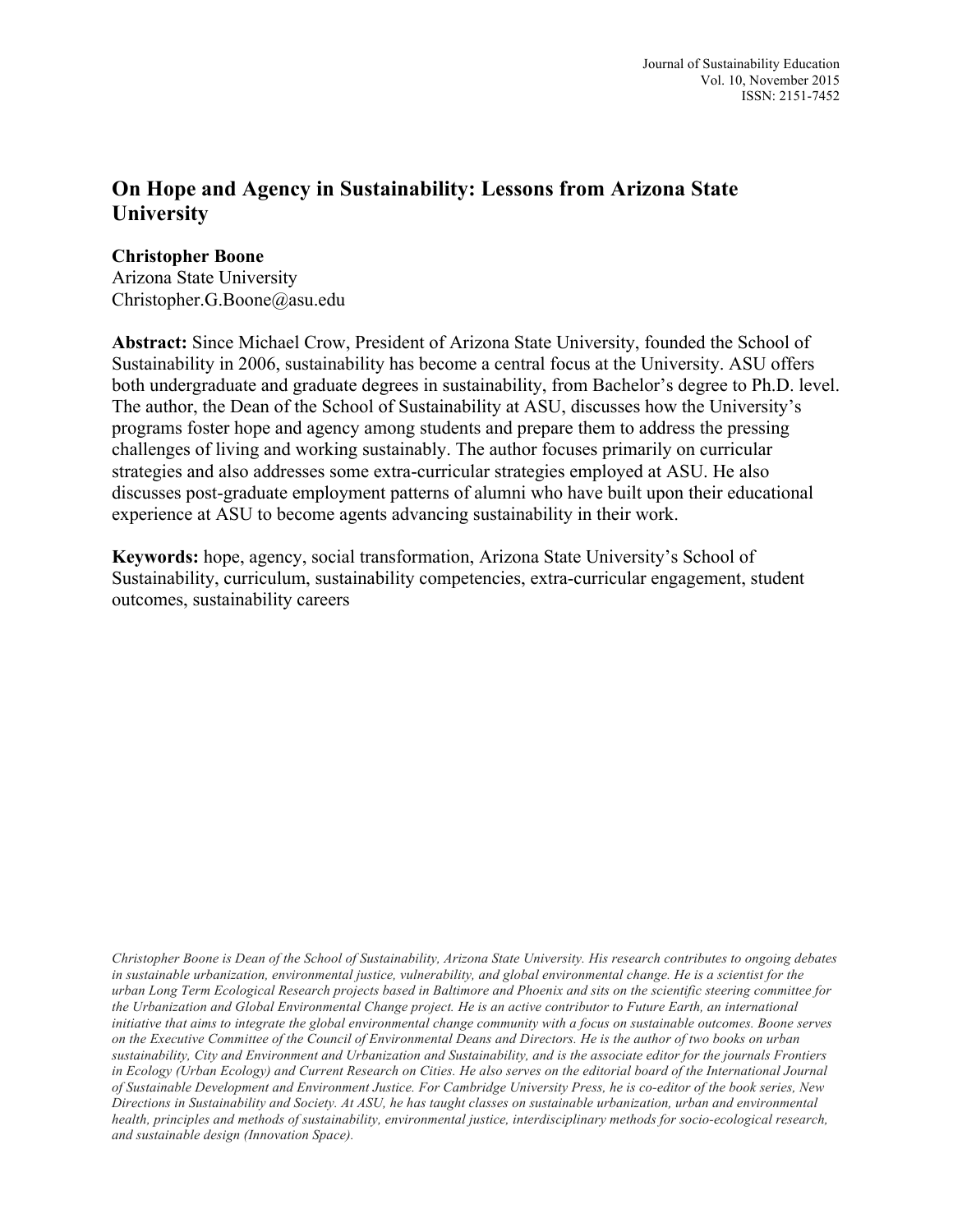## **On Hope and Agency in Sustainability: Lessons from Arizona State University**

A typical pathway for students entering as first time freshmen in the School of Sustainability at Arizona State University is taking the Advanced Placement test in Environmental Sciences in high school. When I ask students what draws them to sustainability rather than biology or ecology, they respond that sustainability is not about doom and gloom—rather, it offers hope and invites everyone to do something about creating a desired future for people and the planet. As young people anticipating decades of their own future lives in an era of significant social and environmental challenges, there is a strong vested interest in not accepting the status quo. They recognize the burdens they inherited from present and past generations but are motivated to make change for the better. In short, they are drawn to the principles of hope and agency embedded in sustainability.

Arizona State University's School of Sustainability (SOS) was founded in 2006 as the first comprehensive degree-granting program in the United States. From the outset, it offered the Bachelor of Arts, Bachelor of Science, Master of Arts, Master of Science, and the Ph.D. degrees in Sustainability. It is a college equivalent school that reports directly to the university provost. The 16th president of ASU, Michael M. Crow, has been a stalwart supporter of sustainability as a principle and a discipline since he arrived in 2002. Sustainability education has expanded to all colleges in the form of minors, concentrations, and concurrent degrees. As of June 2015, there were 1700 students enrolled in sustainability programs. Since the launching of the sustainability minor in 2010, nearly 5000 students have taken the Introduction to Sustainability course. The point of this description is to illustrate that sustainability is not a marginal exercise at ASU—it is a pervasive and defining presence at the university (Boone 2015). Students in sustainability programs are engaged in a university culture that is highly supportive of sustainability principles. Nevertheless, lessons from ASU are transferable to other colleges and universities where sustainability programs are in place or being planned. As of 2012, there were more than 140 degree programs in sustainability (Vincent 2012). As programs mushroom across the country, colleges and universities are educating greater numbers of students, building the critical mass necessary to tackle sustainability challenges.

What follows is an examination of key ideas and strategies employed in SOS that build on the notions of hope and agency. The primary focus is on curricular structures with some consideration of extra-curricular strategies. I also touch briefly on alumni and the careers that advance their aspirations after graduation.

#### **Intervention**

A key difference between most environmental science programs and sustainability is a focus on interventions. Similar to public health, sustainability teaches students that integrated, systemslevel interventions are appropriate for achieving desired outcomes. An intervention can be an experimental treatment with appropriate controls or can be a method for charting an alternative pathway. An intervention can be technical, such as a micro-grid to facilitate renewable energy use (Bhandari et al. 2015), ecological, for example a wetland restoration to treat wastewater (Tao et al. 2014), or social, such as the creation of food hubs to improve farmer livelihood and improve community access to nutritious food (Blay-Palmer et al. 2013).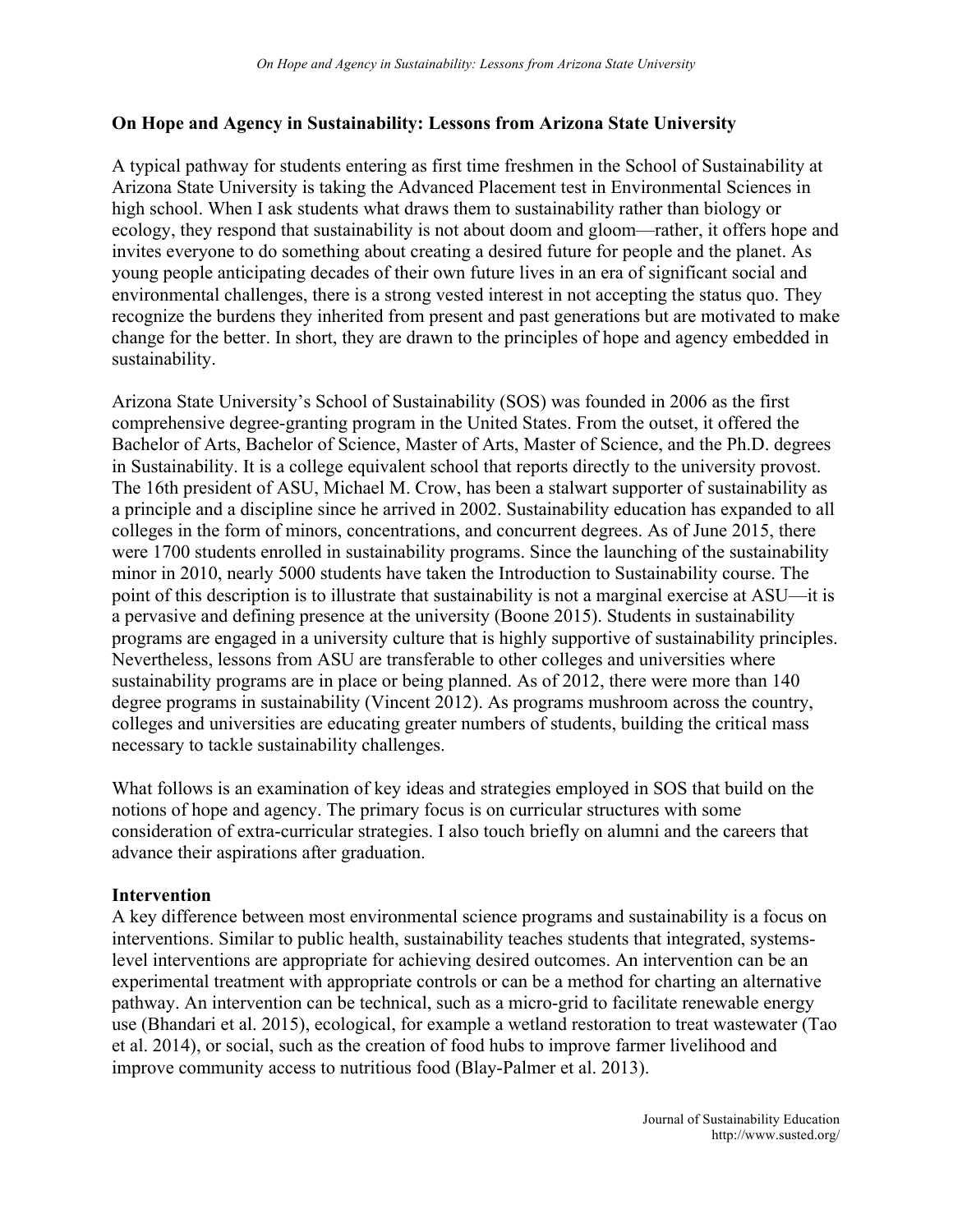Implicit in the notion of interventions is that the status quo is inadequate for achieving long-term, sustainable outcomes. Students are taught that path dependency, inertia created by past decisions, can be very strong force and difficult to alter. Path dependency can be seen in physical form such as concrete sewers, or institutions such as food safety regulations, that when created had the best intentions of solving a critical issue but may now limit sustainability innovations. Food safety regulations, for instance, can limit the ability of small-scale farmers to supply consumers with fresh food because of the high costs of inspection that are uniformly applied regardless of the size of farm (Parker et al. 2012).

Sustainability requires interventions, but students are taught to recognize that interventions can create new path dependencies that future generations may have difficulty undoing. This is a conundrum, although students learn in their coursework that interventions can be designed with flexibility and opportunities for self-correction built in. A shift from gray infrastructure to green infrastructure in stormwater systems brings the concrete conduits to the surface where retention ponds, bioswales, and other designs use ecosystem services to retain, clean, and deliver stormwater to aquifers or safely to streams and other water bodies. Because the systems are not buried, they can be monitored closely for performance and adjusted as necessary. Green infrastructure brings other co-benefits, such as green space for recreation, wildlife habitat, carbon sequestration, and local cooling, and in many cases provide those benefits at less cost than conventional systems (Elmqvist et al. 2015). The design of the green infrastructure can be modified to deliver certain ecosystem services depending on changing priorities over time (Gersonius et al. 2013). However, in order for such systems to function as intended, new forms of flexible, integrated governance are required. If green infrastructure is left solely in the hands of public works without consulting other stakeholders (e.g. parks and recreation departments, water and energy departments, community groups), it is unlikely to succeed. Governing using a sustainability systems framework is another form of intervention that provides opportunity for flexibility and self correction (Ferguson et al. 2013).

Despite potential dilemmas of interventions—the potential for further lock-in and unintended consequences—students in the program come to recognize that change experiments are necessary given current trajectories such as the rapid rise of atmospheric carbon dioxide. An important lesson here is that changes that reduce carbon emissions now will benefit generations for at least a century given persistence rates of carbon dioxide in the atmosphere. That is a very powerful, motivating message.

#### **Solutions learning**

Since its founding, SOS has embraced problem and project based learning, which is effective for addressing complex problems from a systems perspective using a student-centered approach and with teachers as facilitators (Wiek et al. 2014). Problem based learning is also shown to be effective at improving learning and meeting course outcomes when the problems are authentic and linked to the real world (Walker and Leary 2009). SOS faculty and staff identify four levels of real world linkages. The first is *bringing the world in*, and can include case studies or guest speakers that address a class on a real world sustainability issue. The second is *visiting the world,* which might include participant observation, attending a public meeting, or shadowing experts. The third level is *simulating the world*, which could include interactive games and role playing.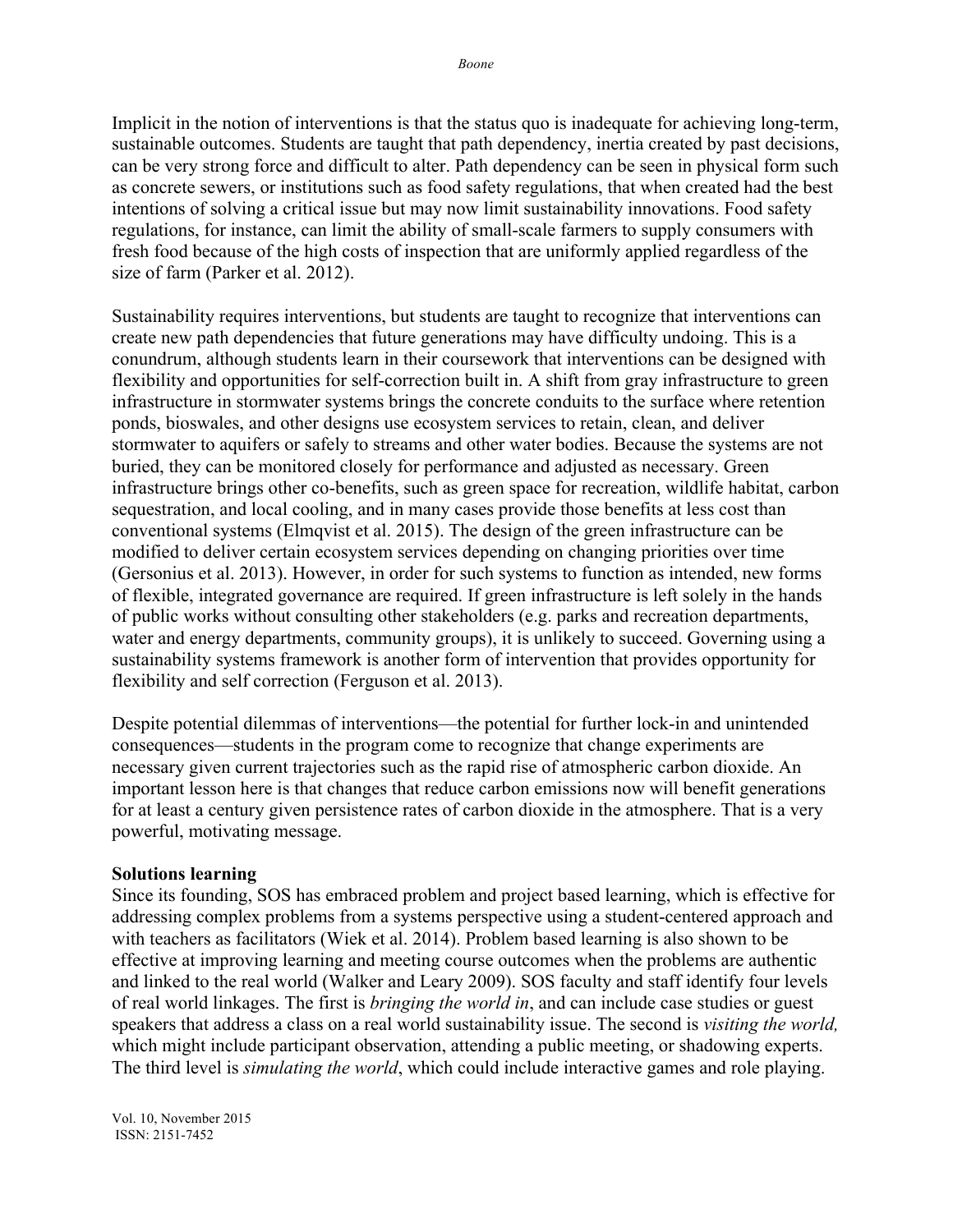The final level is *engaging with the world*, such as writing an opinion piece for a newspaper, an internship, or a workshop with external clients. In general, the transition from levels one to four requires more student responsibility and self-directed learning, a willingness to work outside the classroom setting, and an expectation of collaborative learning and mutual understanding with partners within and beyond the university (Brundiers et al. 2010).

A variation on problem based learning is an approach that emphasizes solutions not as the absence of the problem but of a desired condition, an idea that reinforces the normative aspects of sustainability. From an initial focus on problem and project based learning, in 2014 SOS adopted a solutions learning approach. This does not neglect the need to understand the nature of problems or the role of projects as a learning mechanism, but it begins with a different philosophical starting point. Paralleling the difference between most environmental science and sustainability programs, solutions learning emphasizes the notions of hope and agency, particularly the latter. By focusing on the notion that solutions, rather than the absence of problems, is possible, it encourages students to recognize their own abilities to create interventions for positive, innovative change.

Students in SOS have the chance to tackle and design effective solutions in their coursework, in a mandatory internship, and in solutions workshops. One example of a solutions workshop is *Innovation Space*, a multi-college collaborative course that divides students into teams with a representative from sustainability, graphic arts, industrial design, engineering, and business. Each team is provided studio space and over two semesters develops solutions to a socially pressing issue. This past year, three teams developed solutions for improved mobility and wellbeing of disabled people confined to wheelchairs. The teams consulted with individuals in wheelchairs to gain perspective on the day-to-day challenges. Each team developed new items to improve the comfort and utility of wheelchairs while focusing on the beauty and functionality of design, the business case and marketing materials, and a life cycle analysis of the materials. Their final designs were pitched to working designers at a public forum in downtown Phoenix. During the course, students learn about the patent process, intellectual property rights, creating business plans, entrepreneurship strategies, systems mapping, collaborative team building, and a host of other skills (Selin and Boradkar 2010). It is an excellent example of the fourth level of engaging the world and bringing to the table innovative, tangible solutions.

Internships are a mandatory component of our undergraduate program because they provide students with a very rich, solutions-oriented experience. Early in the school's history, we invested in an internship coordinator to ensure that students find meaningful internship opportunities (engaging with the world) and this experience is coupled with a course that assists students in getting the most out of the internship. At the end of the semester, the school hosts a poster session open to the university, community, and employers where students can present and discuss the results of their internship. Students are encouraged to think about how their internship added value and made a difference to their host organizations. The experience gives students a chance to confront the challenges and realties of working outside the university but also to enumerate the concrete ways they can contribute to positive change.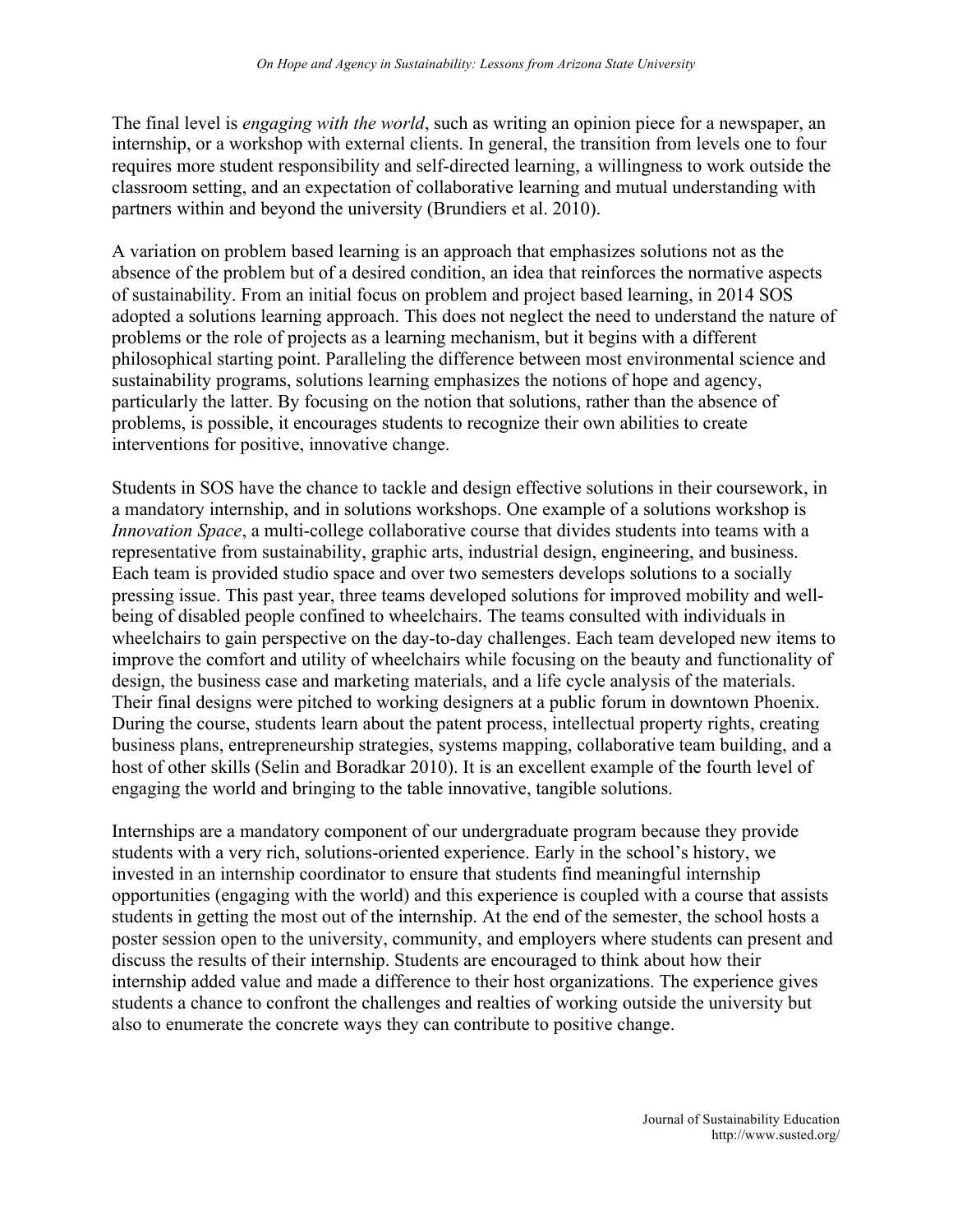#### **Key competencies**

The undergraduate curriculum is designed around five key sustainability competencies that SOS faculty developed, now replicated in programs around the world (Wiek et al. 2011). They are *systems thinking*, *anticipatory* or *future thinking*, *normative thinking*, *strategic thinking*, and *interpersonal* or *collaborative thinking*. Systems thinking is fundamental to sustainability because students are required to think simultaneously about multiple domains (social, ecological, technical, economic, cultural) at multiple spatial and time scales, and to understand the dynamics of systems, such as inertia and path dependencies, feedback loops, tipping points, cascading effects, and so on. Anticipatory or future thinking requires students not necessarily to predict the future but to develop and analyze visions and models of plausible futures. Normative thinking includes the ability to think about desirable outcomes but also to negotiate different value systems towards common goals. Strategic thinking focuses on approaches and methods such as interventions, stakeholder engagement, or scenario development for getting to desired states. Interpersonal or collaborative thinking is based on the idea that multiple constituents are required to advance sustainability strategies, and students require the team building, negotiation, crosscultural and other skills to make that happen. These five competencies are woven and reinforced throughout the curriculum, and we have developed specific courses that take a deep dive into each of the sustainability competencies.

### **Program level learning outcomes**

Graduates of the program should be able to demonstrate how their knowledge and skills relate to the key sustainability competencies. To assess progress, the SOS faculty developed program level learning outcomes (PLLOs) during a retreat and later mapped learning outcomes from individual classes to the PLLOs. The primary mandate of the PLLOs is for graduates of SOS programs to *meaningfully combine and apply systems thinking, values thinking, futures thinking, strategic thinking, and interpersonal/collaborative competence for solving sustainability problems and enhancing the sustainability of complex social-ecological-technical systems*. For each sustainability competency, the faculty created five to seven higher level learning outcomes. Under the interpersonal/collaboration competency, one of the program level learning outcomes is to "demonstrate leadership skills both as a team leader and team member by overcoming carriers to collaboration, motivating team members, resolving conflicts, ensuring the wellbeing of oneself and one's team." Under systems thinking, one of the learning outcomes is to "critically reflect on one's own ways of systems thinking in the context of different ways of acquiring knowledge as well as knowing, including different scientific methods and disciplines as well as traditional knowledge systems." I point to these two examples to underscore the importance for students to know that they have individual agency, but they must also respect the agency of others who may hold very different sets of priorities and world views. By developing the skills from each of the competencies, students will be able to find ways to align goals to achieve sustainability outcomes not possible by individual effort alone.

#### **Building hope and agency beyond the classroom**

In addition to the internships and workshops that provide real-world learning opportunities, a growing number of alumni are finding positions in sustainability where they can practice what they learned and make a difference to a broad constituency. Some organizations see a "sustainability deficit" looming, with insufficient numbers of students graduating with the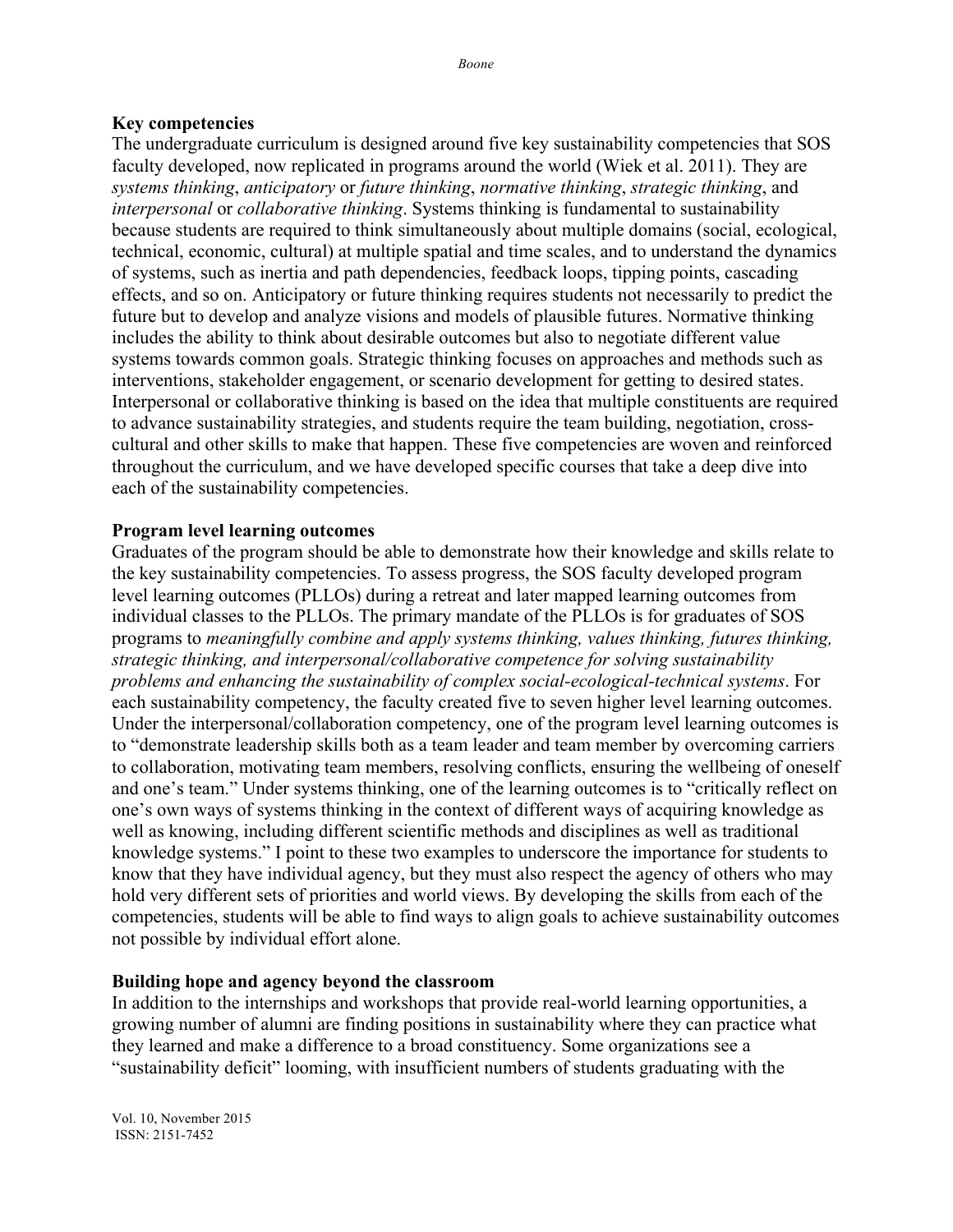necessary knowledge and skills to tackle pressing issues such as climate change, endemic poverty, and energy insecurity (IEMA 2014). Employment data for our alumni confirm the need for students educated in sustainability. For our undergraduate alumni, 96% are employed and 3% are pursuing graduate degrees. Of those employed, 76% are in careers related to sustainability, a jump from 46% the year prior. This figure is very encouraging since nationwide, the match rate of college major to career is 27% (Abel and Deitz 2013). The private sector employs 71 percent of our alumni, followed by government (9%), education (8%), non-profits (7%), and the remainder as entrepreneurs.

One characteristic I have observed is that our students are entrepreneurial. In 2014, SOS won an award for the college at ASU with the highest percentage of students who entered a university entrepreneurship competition, another indicator of the sense of agency promoted in sustainability education. Because SOS was the first school of its kind in the United States, the idea of innovation seems to infuse the culture. Our students developed the first Honor Society for Sustainability and is now working with other colleges and universities to create beta chapters (honorsocietyforsustainability.org). Students created an online journal, The Sustainability Review, to showcase sustainability research and practice using a variety of formats, including video essays (thesustainabilityreview.org). In 2015, students launched and received a charter for a new co-ed sustainability fraternity—Delta Alpha Upsilon—devoted to upholding sustainability principles. In the spring semester, students organized a zero waste organization committed to helping ASU achieve its goal of being a zero waste campus. Students were successful in getting the university to pilot composting bins in Wrigley Hall, home of SOS and the first facility to receive these services. These initiatives demonstrate the energy and initiative of students to make positive changes in sustainability, but also show the importance of extra-curricular activities for enhancing agency.

#### **Transitions: Bending the curve**

A critical lesson we impart to our students is that significant changes in condition for people and the planet are possible. Resilience theory is one mechanism for demonstrating how systems can shift (or not) if a disturbance or perturbation exceeds certain thresholds. Transitions to a new state can be a negative outcome, such eutrophication of water bodies, or positive, such as the end of slavery. Transitions can permit leapfrogging of tradition pathways. For instance disruption in communications technology that long relied on cables and expensive switches allowed for the widespread adoption of mobile phones in developing countries, improving knowledge of markets, providing access to banking and credit, creating educational opportunities, improving emergency response and health outcomes, among many other benefits (Beratarrechea et al. 2014; Wagner et al. 2014). In our courses, the demographic transition model is used to show how fundamental properties of human existence can change. Others used in courses are the energy transition from animate to inanimate power and the promise for renewables, the transition from agricultural to industrial and service economies, the civil rights movement, and the digital revolution. These and other examples reinforce the idea that radical change is possible.

Another key message is that transitions are driven by *people* responding to challenges and opportunities of existing social-ecological-technical systems. Conscious, deliberate design can facilitate transitions to new stable states (Markard et al. 2012). We teach our students that transitions can be accelerated by 'bending the curve' of current trajectories. A good example is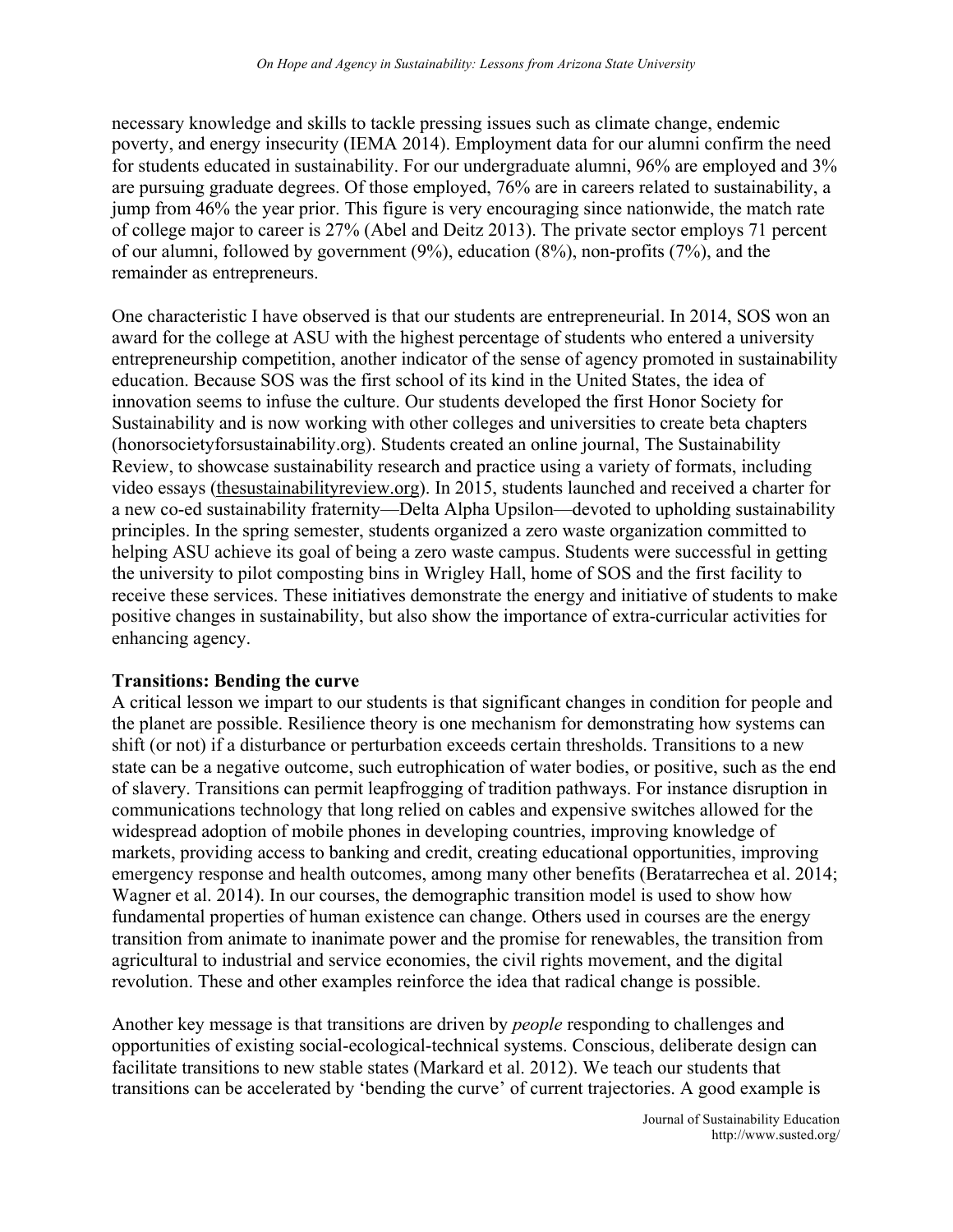the projection of greenhouse gas emissions provided by the IPCC. Under business as usual with little to no intervention in fossil fuel emissions, GHG levels would continue on a smooth upward trajectory that could reach 1000 parts per million by the end of the century. Other scenarios, based on mitigation strategies to reduce GHG emissions, bend the curve downward with the potential of limiting GHG concentration to a safer 450-480 ppm (IPCC 2014).

Bending the curve to facilitate a sustainability transition goes back to the idea of interventions. Students learn about the political stalemates that have slowed progress on climate change mitigation, but they are also taught that progress is possible and that plans are in place for seriously mitigating climate change. One is a plan by the World Bank on how to decarbonize the global economy, reduce net carbon dioxide emissions to zero, and limit global increases in temperature to no more than 2 degrees celsius by the end of the century (Fay et al. 2015). To reach these goals, the report argues that decisive action to decarbonize must be taken immediately—waiting will only increase costs and suffering. Although action at the international level, such as the UN Framework Convention on Climate Change, is critical, students also learn that individual action to mitigate climate change can aggregate to have significant impacts. The messaging here is important since individual action on something as large as climate change could seem futile. Turning this notion on its head, individual action, such as reducing a carbon footprint, can be seen as something that has far-reaching impacts, given the global circulation of carbon dioxide, and long-lasting consequences, given the long life span (from decades to hundreds of years) of new carbon dioxide emissions in the atmosphere (Inman 2008). From their own little corner of the globe, a student's decision can impact someone or something thousands of miles away for generations. This ability for an individual to have a long-term global impact by decisions made today is a very powerful expression of agency, and if done well, for hope.

## **References Cited**

Abel, Jaison R., Deitz, Richard. 2013. Do big cities help college graduates find better jobs? Liberty Street Economics, Federal Reserve Bank of New York. Online: http://libertystreeteconomics.newyorkfed.org/2013/05/do-big-cities-help-college-graduates-findbetter-jobs.html#.VW9Yw1xVhBc (last accessed June 3, 2015).

Beratarrechea Andrea, Lee Allison G., Willner Jonathan M., Jahangir Eiman, Ciapponi Agustín, and Rubinstein Adolfo. 2014. The Impact of Mobile Health Interventions on Chronic Disease Outcomes in Developing Countries: A Systematic Review. Telemedicine and e-Health. January 20(1): 75-82.

Bhandari, Binayak, Kyung-Tae Lee, Gil-Yong Lee, Young-Man Cho, and Sung-Hoon Ahn. 2015. Optimization of Hybrid Renewable Energy Power Systems: A Review. International Journal of Precision Engineering and Manufacturing-Green Technology 2 (1): 99–112.

Blay-Palmer, A., K. Landman, I. Knezevic, and R. Hayhurst. 2013. Constructing resilient, transformative communities through sustainable ''food hubs''. Local Environment 18(5): 521– 528.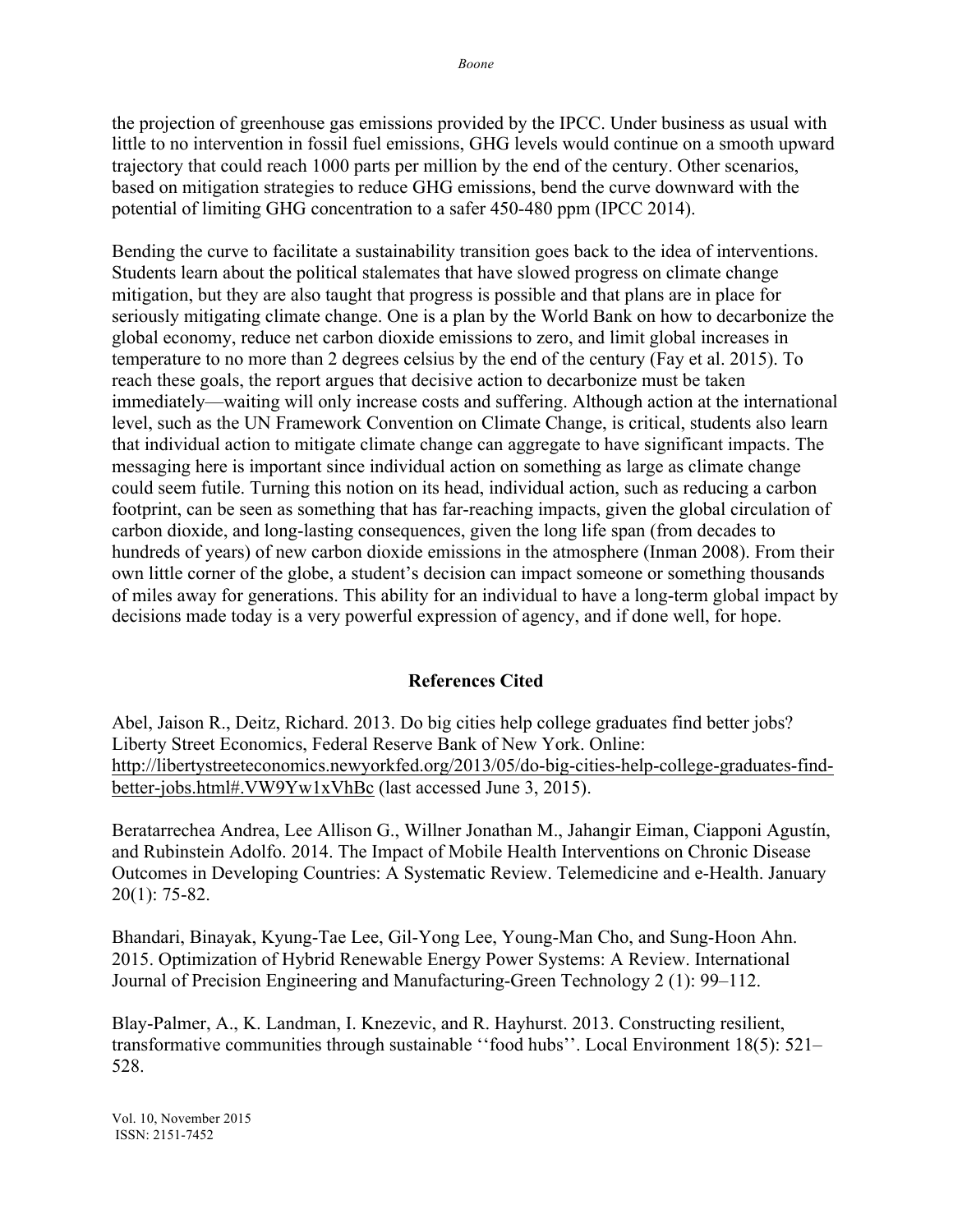Boone, Christopher G. 2015. Leadership Profile: Christopher Boone, ASU School of Sustainability. In Shirley Vincent et al. Interdisciplinary Environmental and Sustainability Education and Research: Leadership and Administrative Structures. Washington, D.C.: National Council for Science and the Environment. pp. 26-27.

Brundiers, K., Savage, E., Mannell, S., Lang, D.J. and Wiek, A. 2013. Educating sustainability change agents by design – appraisals of the transformative role of higher education. In Fadeeva, Z. and Mader, C. (Eds), Sustainability Assessment in Higher Education –Challenges and Approaches, United Nations University, Tokyo.

Elmqvist, T, H Setälä, S N Handel, S van der Ploeg, J Aronson, J N Blignaut, E Gómez-Baggethun, D J Nowak, J Kronenberg, and R de Groot. 2015. Benefits of Restoring Ecosystem Services in Urban Areas. Current Opinion in Environmental Sustainability 14 (0) (June): 101– 108.

Fay, Marianne, Hallegate, Stephane, Vogt-Schlib, Adrien, Rozenberg, Julie, Narloch, Ulf, Kerr, Tom. 2015. Decarboning Development: Three Steps to a Zero-Carbon Future. Washington DC: The World Bank.

Ferguson, Briony C, Niki Frantzeskaki, and Rebekah R Brown. 2013. A Strategic Program for Transitioning to a Water Sensitive City. Landscape and Urban Planning 117 (0) (September): 32–45.

Gersonius, Berry, Richard Ashley, Assela Pathirana, and Chris Zevenbergen. 2013. Climate Change Uncertainty: Building Flexibility into Water and Flood Risk Infrastructure. Climatic Change 116 (2): 411–423.

IEMA. 2014. Preparing for the Perfect Storm: Skills for a Sustainability Economy. Institute of Environmental Management and Assessment. http://www.iema.net/system/files/preparing for the perfect storm 2014.pdf

Inman, Mason. 2008. Carbon Is Forever. Nature: Climate Change. 2: 156-158.

IPCC. 2014. Summary for Policymakers, In: Climate Change 2014, Mitigation of Climate Change. Contribution of Working Group III to the Fifth Assessment Report of the Intergovernmental Panel on Climate Change. Eds. Edenhofer, O., R. Pichs-Madruga, Y. Sokona, E. Farahani, S. Kadner, K. Seyboth, A. Adler, I. Baum, S. Brunner, P. Eickemeier, B. Kriemann, J. Savolainen, S. Schlömer, C. von Stechow, T. Zwickel and J.C. Minx. Cambridge: Cambridge University Press.

Markard, Jochen, Rob Raven, and Bernhard Truffer. 2012. Sustainability Transitions: An Emerging Field of Research and Its Prospects. Research Policy 41 (6) (July): 955–967.

Parker, JasonS., RobynS. Wilson, JeffreyT. LeJeune, and Douglas Doohan. 2012. Including Growers in the 'food Safety' Conversation: Enhancing the Design and Implementation of Food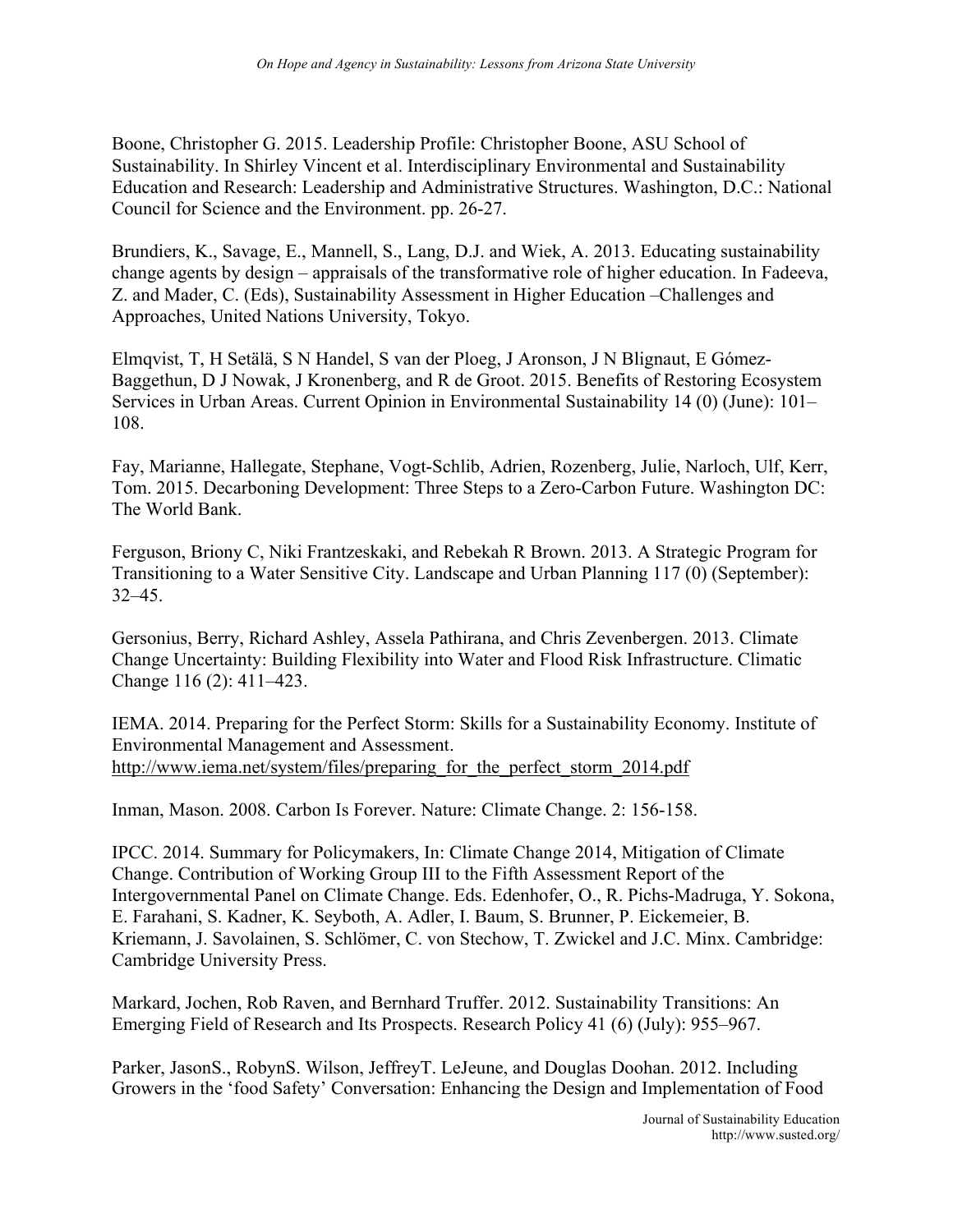Safety Programming Based on Farm and Marketing Needs of Fresh Fruit and Vegetable Producers. Agriculture and Human Values 29 (3): 303–319.

Selin, C., & Boradkar, P. 2010. Prototyping Nanotechnology: A Transdisciplinary Approach to Responsible Innovation. Journal of Nano Education, 2(1-2), 1–12.

Tao, W., Bays, J., Meyer, D., Smardon, R., & Levy, Z. 2014. Constructed Wetlands for Treatment of Combined Sewer Overflow in the US: A Review of Design Challenges and Application Status. Water, 6(11), 3362–3385.

Vincent, Shirley. 2012. Interdisciplinary Environmental and Sustainability Education: Results from the 2012 Census of U.S. Four Year Colleges and Universities. Washington, D.C.:National Council for Science and the Environment.

Wagner, Daniel A., Nathan M. Castillo, Katie M. Murphy, Molly Crofton, and Fatima Tuz Zahra. 2014. Mobiles for Literacy in Developing Countries: An Effectiveness Framework. Prospects 44 (1): 119–132.

Walker, A. & Leary, H. 2009. A Problem Based Learning Meta Analysis: Differences Across Problem Types, Implementation Types, Disciplines, and Assessment Levels. Interdisciplinary Journal of Problem-based Learning, 3(1), 6-28.

Wiek, Arnim, Lauren Withycombe, and Charles Redman. 2011. Key Competencies in Sustainability: A Reference Framework for Academic Program Development. Sustainability Science 6 (2): 203–218.

Wiek, Arnim, Xiong, Angela, Brundiers, Katja, and van der Leeuw, Sander. 2014. Integrating Problem- and Project-Based Learning into Sustainability Programs. International Journal of Sustainability in Higher Education 15 (4) (August 26): 431–449.

Author Thumbnail:



Article Thumbnail:

Vol. 10, November 2015 ISSN: 2151-7452